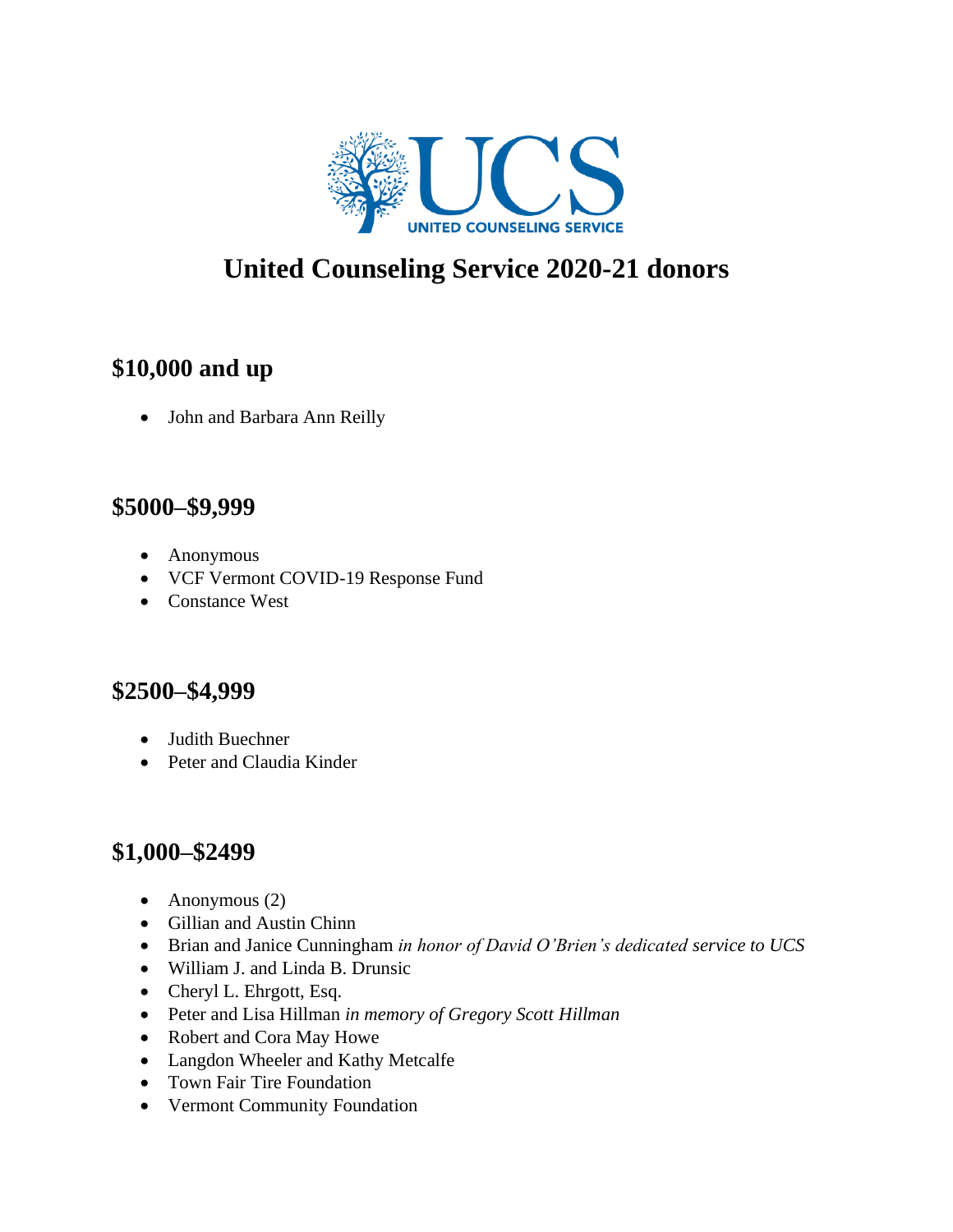#### **\$500–\$999**

- Anonymous
- Christopher M. Elwell
- Mary and David Hazelton *in honor of Lori Vadakin*
- Juliette Combe Larson
- Cheryl Parker O'Connor
- Craigin H. Salsgiver
- Secure Shred
- Aaron Warner

### **\$250–\$499**

- Anonymous (2)
- Abacus Automation
- Jennifer Beattie
- GVH Studio, Inc
- Richard and Ann Jackson
- The Mulcahy Family *in memory of Julie Held*
- Charles and Elaine Letourneau
- Linda Lyons
- Pam and Keith Nemlich *in memory of Gerrit Kouwenhoven*
- Joseph O'Dea
- Kevin J. Sprague
- Lori Vadakin
- Jess and Rosalinda Weiner
- Town of Winhall

#### **\$100–\$249**

- Anonymous (2)
- Leslie Addison and Jim Sullivan
- John and Karen Ahearn
- Bernard and Celia Bandman
- Pat and Jack Bennett
- Roger and Julia Bolton *in memory of Nick Danforth*
- Bill and Ruth Botzow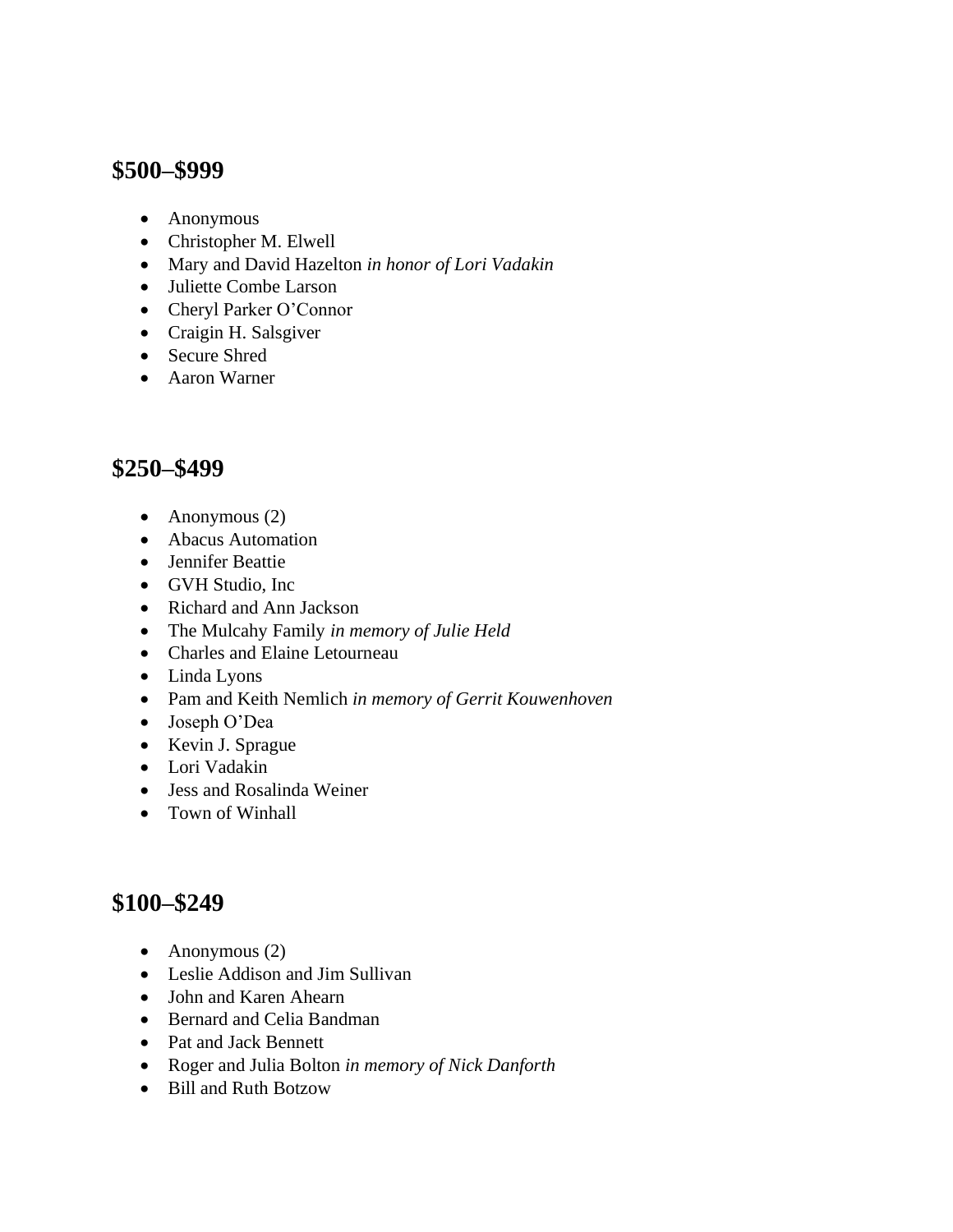- Ben Brumaghim *in memory of Jeanne Brumaghim*
- Kenneth and Lila Cestone
- Charles and Kathryn Chamberlain
- Kathy and Roger Clark
- James and Laura Clune
- John and Lisa Cueman
- Dawn Danner
- Mark Davis
- Wade and Roberta Devlin-Scherer
- Jane and Stephen Duda
- Donald Ferrell *in honor of my beloved Joanna Mintzer*
- Danielle Fogarty
- Penelope Galusha
- Barbara Geer *in honor of Pam Bolus*
- Audrey Giumarra
- John and Bonnie Halpin *in honor of Robert Thompson*
- Huc Hauser
- Darlene J. Hazelton *in memory of Ray Andrews*
- Rich and Martha Heilemann
- Andrew Hildick-Smith and Claire Jacobus
- Stuart and Colleen Hoskins
- Hugh Johnson
- Betty Kenyon
- Ellen D. Kouwenhoven *in memory of Gerrit Kouwenhoven*
- Robert Fallon and Joan Leenig
- Frederick and Maureen Loy
- Heidi Lynn
- Claire Lyons
- Ellen Maloney and John Ezell
- Lorna and Tom Mattern
- McEvoy Charitable Fund
- Michael and Susan McKenna
- Curtis Merrow
- Michael Molloy
- Muller Family Charitable Fund
- David and Gail O'Brien *in honor of Vic Martini*
- Julie Pagliccia
- Ralph and Mary Provenza
- Betsy Rathbun-Gunn
- Raymond James
- Judith Rudiakov *in honor of Lisa Rudiakov*
- Nancy and Jim Russell
- Alice and Ross Sandler *in honor of Joanna Mintzer's birthday*
- Peter and Nancy Scattergood Donavan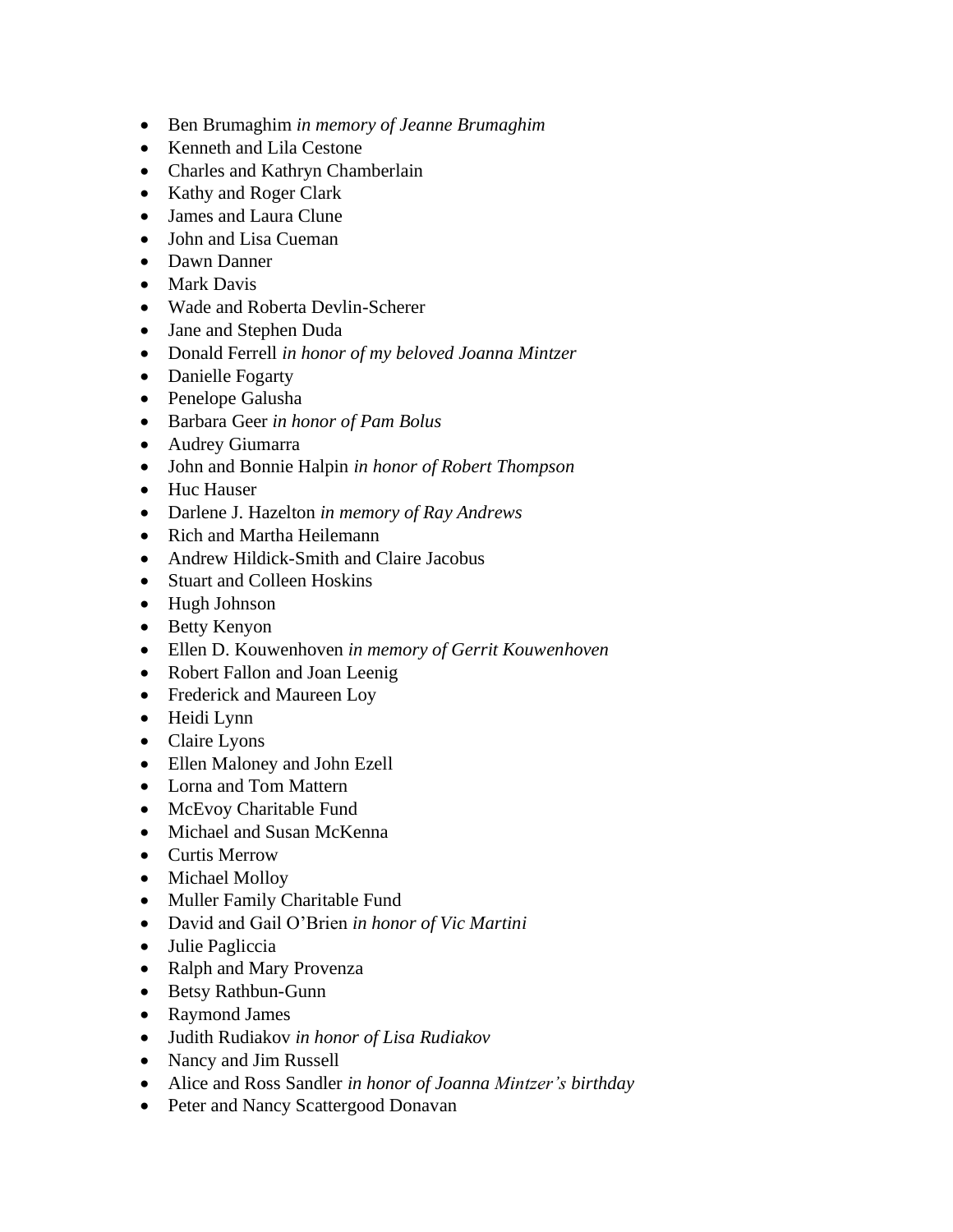- Daniel and Eileen Simpson *in memory of Julie Haynes Held*
- Rev. Thomas and Nancy Steffen *in memory of Gerrit Kouwenhoven*
- Christine Stroffoleno

## **Up to \$99**

- Anonymous  $(2)$
- Rita Allard
- Alan Bashevkin and Nancy Pearlman
- Lois M. Beardwood
- The Benefity Community Impact Fund
- Bennington Express Lube
- Ron Brunk and Ron Palmieri
- C.L. White, Inc.
- Patricia B. Campbell
- Sandra Castelbaum
- Marlyn Couture *in memory of Kimberly Couture Rist*
- Jordan E. and Derry Dickinson
- Dean Dixon
- John and Margaret Donovan
- Noreen and Frederick Dunn
- John and Mary English
- First Baptist Church
- Jon and Heidi French
- Linda and Thomas Goertz
- Ruth Goldstone
- Vallis Goodermote
- Marie and Louis Guariniello
- Kathy and Henry Hall
- Dorothy C. Halvorsen
- Hannaford
- Dean Hanson
- Elaine Harwood *in memory of Cathy Shepherd*
- Scott Hewitson
- Bruce and Lynda Hobson
- Ruth Hoffman
- David and Shirley Hosley *in honor of Jeffrey Casey*
- Zoey Howe
- Mary Jepson
- William and Lori Jerome
- Edwin I. Lawrence
- Richard Lederer